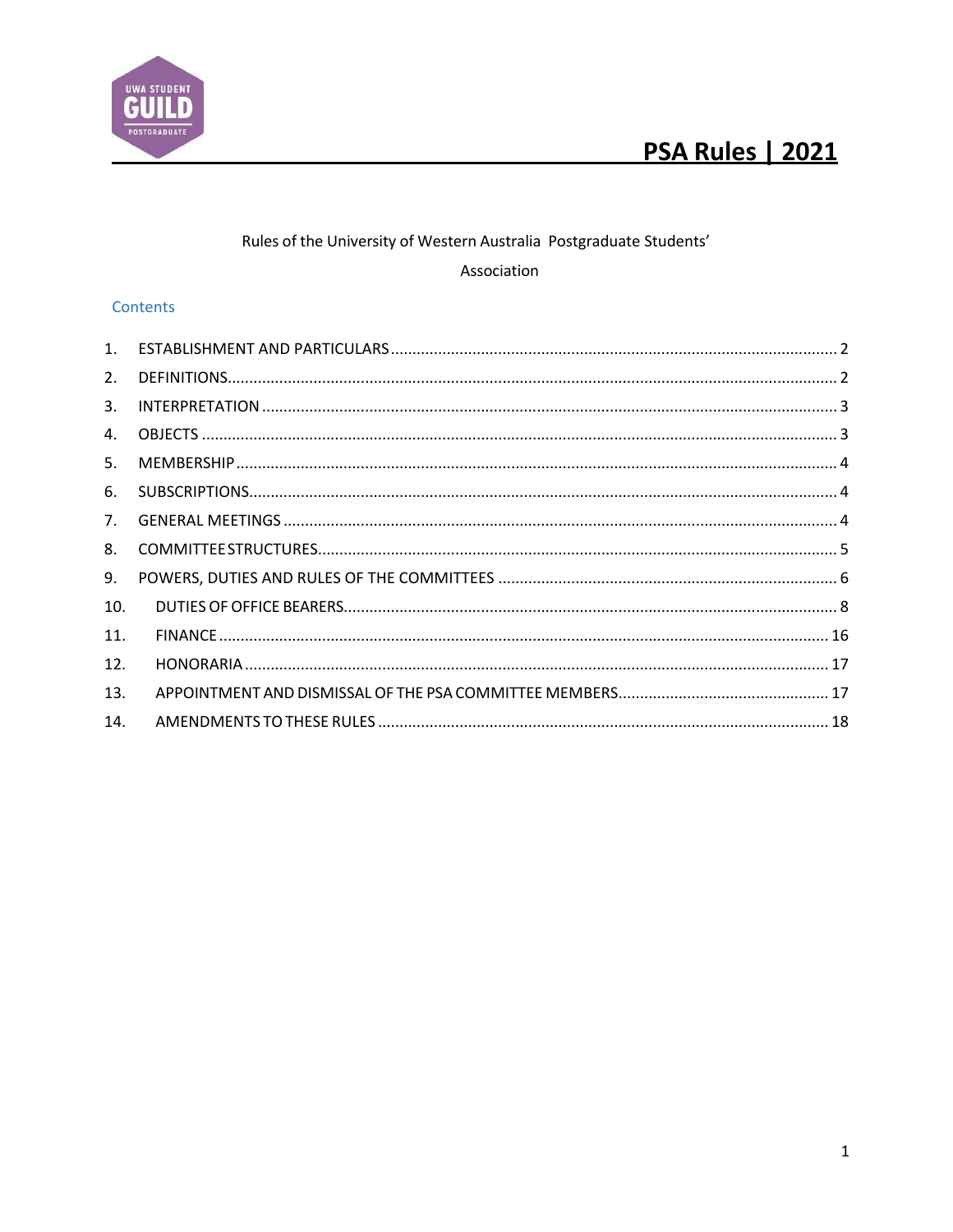

#### **1. ESTABLISHMENT AND PARTICULARS**

- 1.1 The name of the association shall be 'The University of Western Australia Student Guild Postgraduate Students' Association'(**PSA**).
- 1.2 The PSA is a Guild Department established in accordance with the Student Guild Regulations.
- 1.3 These PSA Rules are made pursuant to regulation 39 of the Student Guild Regulations.

#### **2. DEFINITIONS**

- 2.1 For the purposes of these Rules:
	- (a) **CAPA** means the Council of Australian Postgraduate Associations, or such other national representative body of Australian postgraduate students that may exist from time to time.
	- (b) **Day** means any 24 hour period reckoned from and to midnight and includes public holidays, University holidays and weekends.
	- (c) **General Meeting** means a general meeting of the Members of the PSA.
	- (d) **Governance Committee** means the Governance Committee of the Guild Council.
	- (e) **Guild** means the 'Student Guild' as defined in the UWA Act.
	- (f) **Guild Council** has the same meaning as defined in the UWA Statute.
	- (g) **Guild Councillor** means a 'Student Guild Councillor' as defined in the Student Guild Regulations.
	- (h) **Member** means member of the PSA described in rule 5.1.
	- (i) **Objects** means the Objects of the PSA set out in rule 4.
	- (j) **President** means the President of the PSA or a co-President under rule 9, as the case may be.
	- (k) **PSA** or **Association** means the association referred to in rule 1 of these Rules.
	- (l) **PSA Committee** means the committee of the PSA established under rule 8.1.
	- (m) **PSA Election Rules** mean the rules of the PSA governing the election of Committee members in force from time to time.
	- (n) **PSA Executive** means the governing committee of the PSA established under rule 8.2.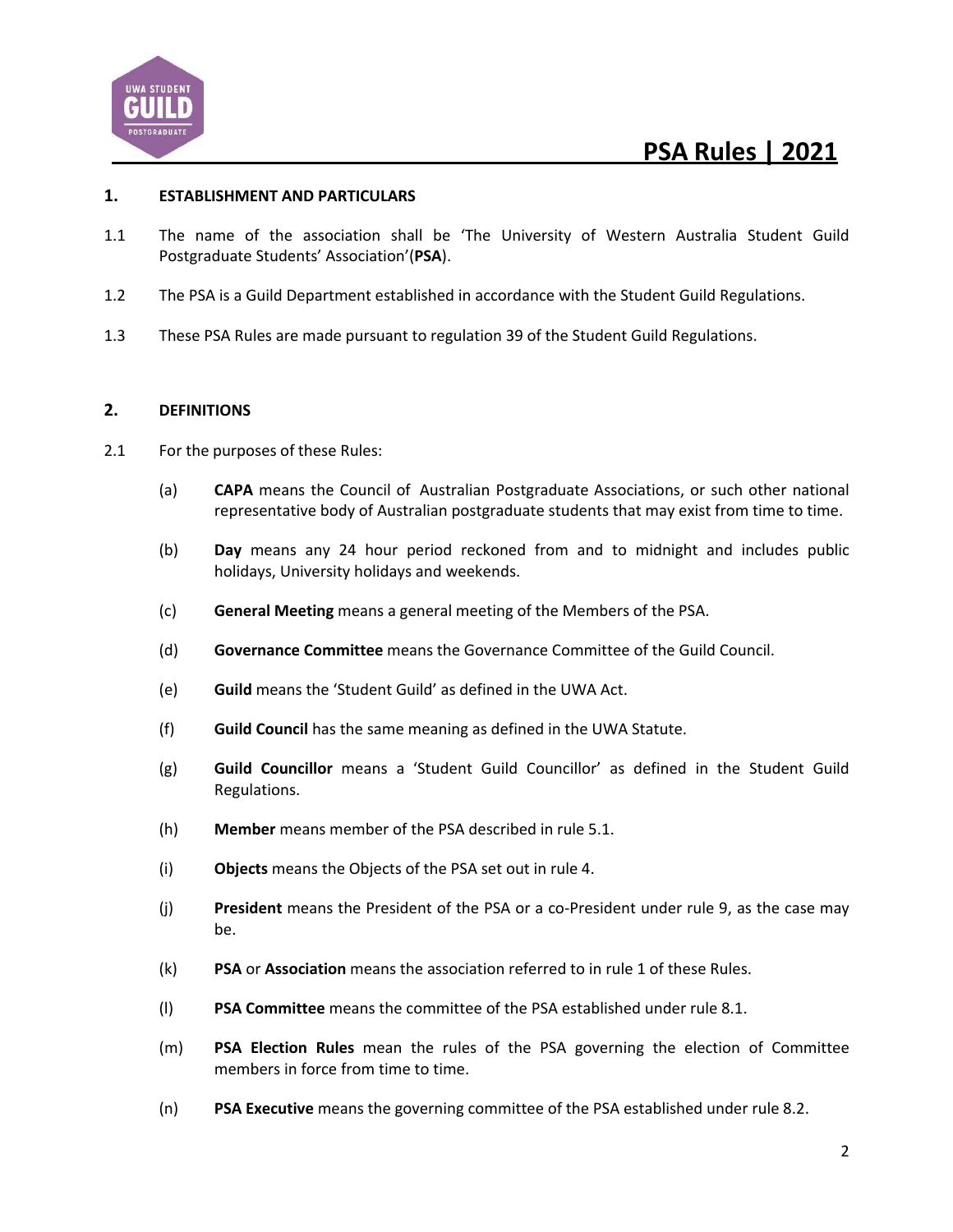

- (o) **Student Guild Regulations** means the Student Guild Regulations made by the Senate of the University.
- (p) **UWA Act** means *University of Western Australia Act 1911* (WA).
- (q) **UWA Statute** means the University of Western Australia Statute made by the Senate of the University.
- (r) **UWA** or **University** means The University of Western Australia.

#### **3. INTERPRETATION**

- 3.1 In these Rules, unless the context otherwise dictates:
	- (a) The singular includes the plural and vice versa, and a gender includes other genders;
	- (b) The meaning of general words is not limited by specific examples introduced by 'including', 'for example' or similar expressions.
	- (c) A reference to a document includes a variation or replacement of it.
	- (d) A reference to a statute includes its subordinate legislation and a modification, replacement or re-enactment of either.
	- (e) Where a capitalised term is used in these Rules but not defined, the definition of such a term shall be taken from the Student Guild Regulations. Where no such definition is available, the Governance Committee shall have the power to determine the definition of the term in question.
	- (f) A reference to a particular role, position, body, group, organisation, committee or faculty or school of the University is a reference to that thing as renamed or constituted from time to time.

### **4. OBJECTS**

- 4.1 The objects of the PSA shall be:
	- (a) To provide an independent voice for postgraduate students including higher degree by research and higher degree by coursework students at the University and at an Australian national level (including by joining relevant representative bodies and associations);
	- (b) Represent and promote the interests of postgraduate students including higher degree by research and higher degree by coursework students to the University;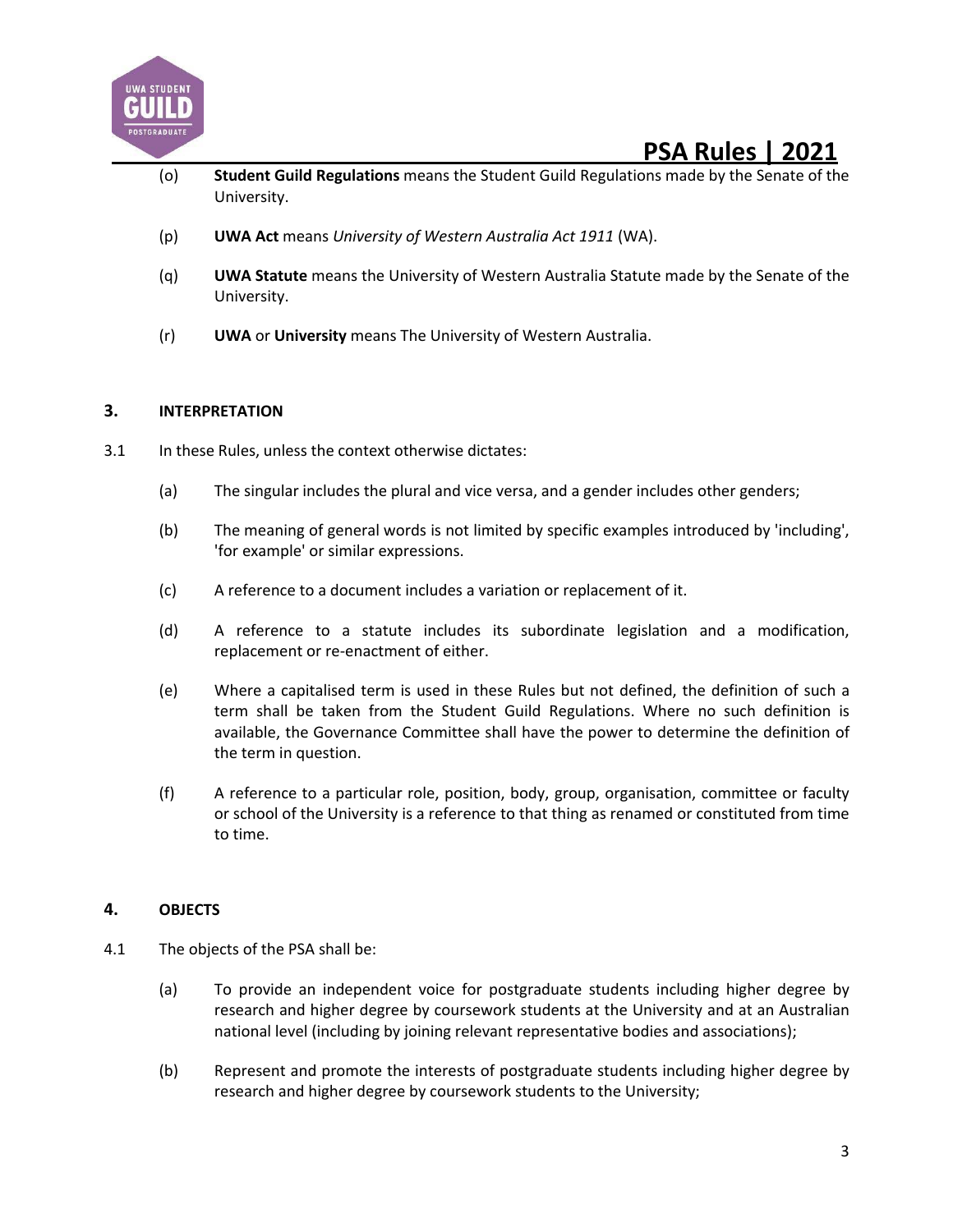![](_page_3_Picture_0.jpeg)

- (c) To promote interdepartmental academic and social contact between Members in order to create a postgraduate community;
- (d) To disseminate information of interest to Members;
- (e) To obtain amenities and services for Members;
- (f) To facilitate professional development of Members of the PSA;
- (g) To facilitate in the advancement of knowledge through postgraduate learning, teaching and research at the University; and
- (h) To fulfil its obligations as a department of the Guild as set out in the Student Guild Regulations.

#### **5. MEMBERSHIP**

5.1 Members

Students will be Members of the PSA if they are currently:

- (a) a student the University defines as a 'postgraduate' student; and
- (b) a member of the Guild.

#### **6. SUBSCRIPTIONS**

There shall be no subscription fee payable by Members.

#### **7. GENERAL MEETINGS**

- 7.1 There shall be an Annual General Meeting (**AGM**) in the month of October each year. The AGM will include:
	- (a) A written and oral Annual Report by the President;
	- (b) A written and oral Financial Statement by the General Secretary; and
	- (c) A declaration of the results of the election of the PSA Committee pursuant to rule 13.
- 7.2 At least 14 days' notice shall be provided prior to a General Meeting as follows: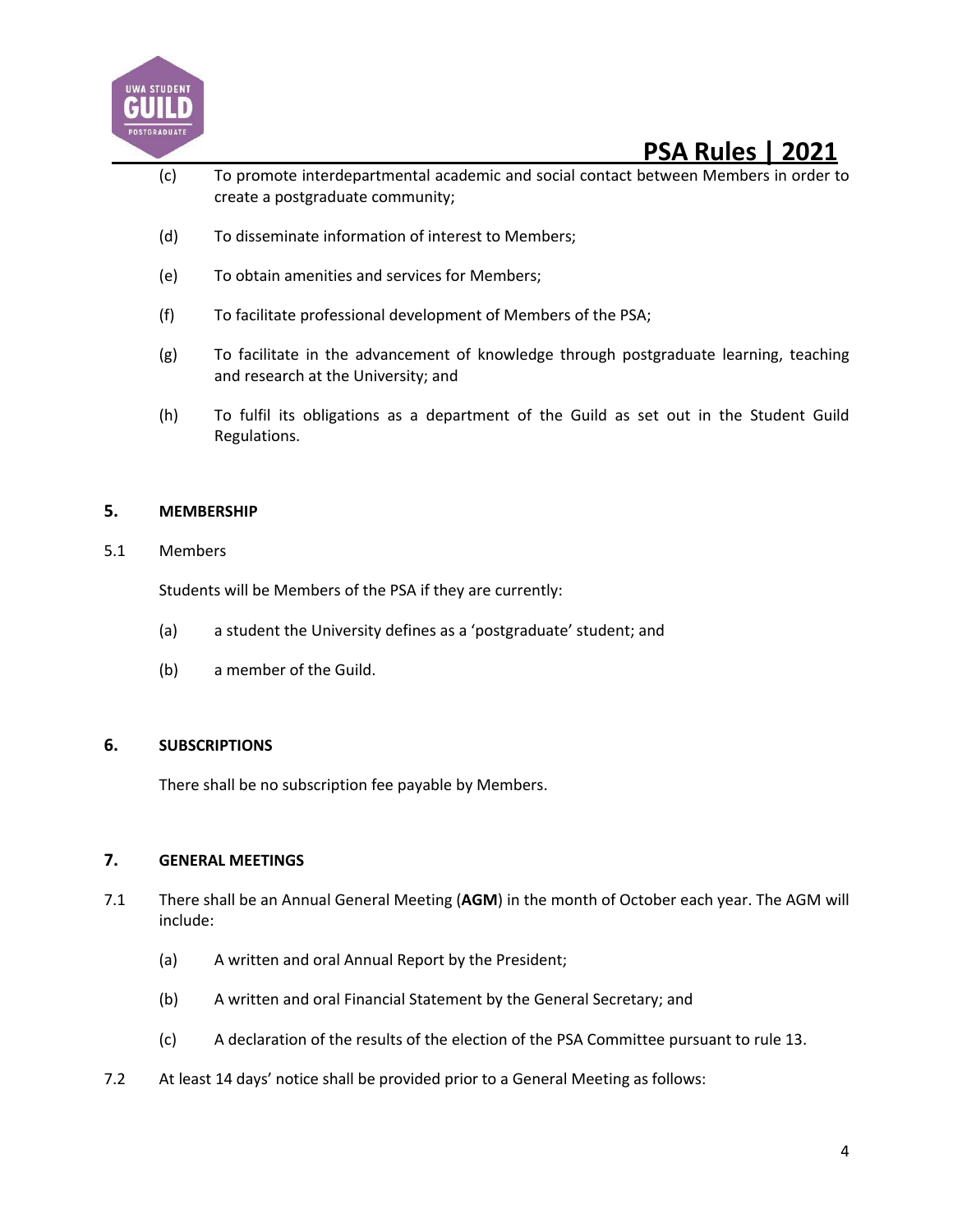![](_page_4_Picture_0.jpeg)

- (a) Notice shall be posted in the PSA newsletter, on the PSA website, on the PSA noticeboard, and on other social media utilised by the PSA; and
- (b) The notice shall include a copy of, or link to, the agenda for the General Meeting.
- 7.3 At any General Meeting 20 Members shall constitute quorum.
- 7.4 The President shall have the right to chair any General Meeting. In their absence the meeting shall elect its own chair.
- 7.5 A copy of the President's Annual Report shall be submitted to the Guild, where possible at the next regular Guild Council meeting after the AGM.
- 7.6 Special General Meetings (**SGM**) can be called at the written request of 10 Members (**Petitioners**), or the PSA Executive.
	- (a) An SGM shall be called by the President or, in the absence of the President, by either of the Vice-Presidents, within 14 days of the written request; and
	- (b) At least 7 days' notice shall be provided prior to an SGM in accordance with rule 7.2.
	- (c) If the President and Vice-Presidents have resigned or do not call such a meeting, the Petitioners may themselves call it, in accordance with rule 7.6(b).

#### **8. COMMITTEESTRUCTURES**

- 8.1 The PSA Committee shall be comprised of the following positions:
	- (a) President;
	- (b) Vice-President (Coursework);
	- (c) Vice-President(Research);
	- (d) Vice-President(Engagement);
	- (e) General Secretary;
	- (f) Equity Officer;
	- (g) International Students' Officer;
	- (h) Media Officer;
	- (i) Off Campus Officer;
	- (j) Aboriginal and Torres Strait Islander Students' Officer;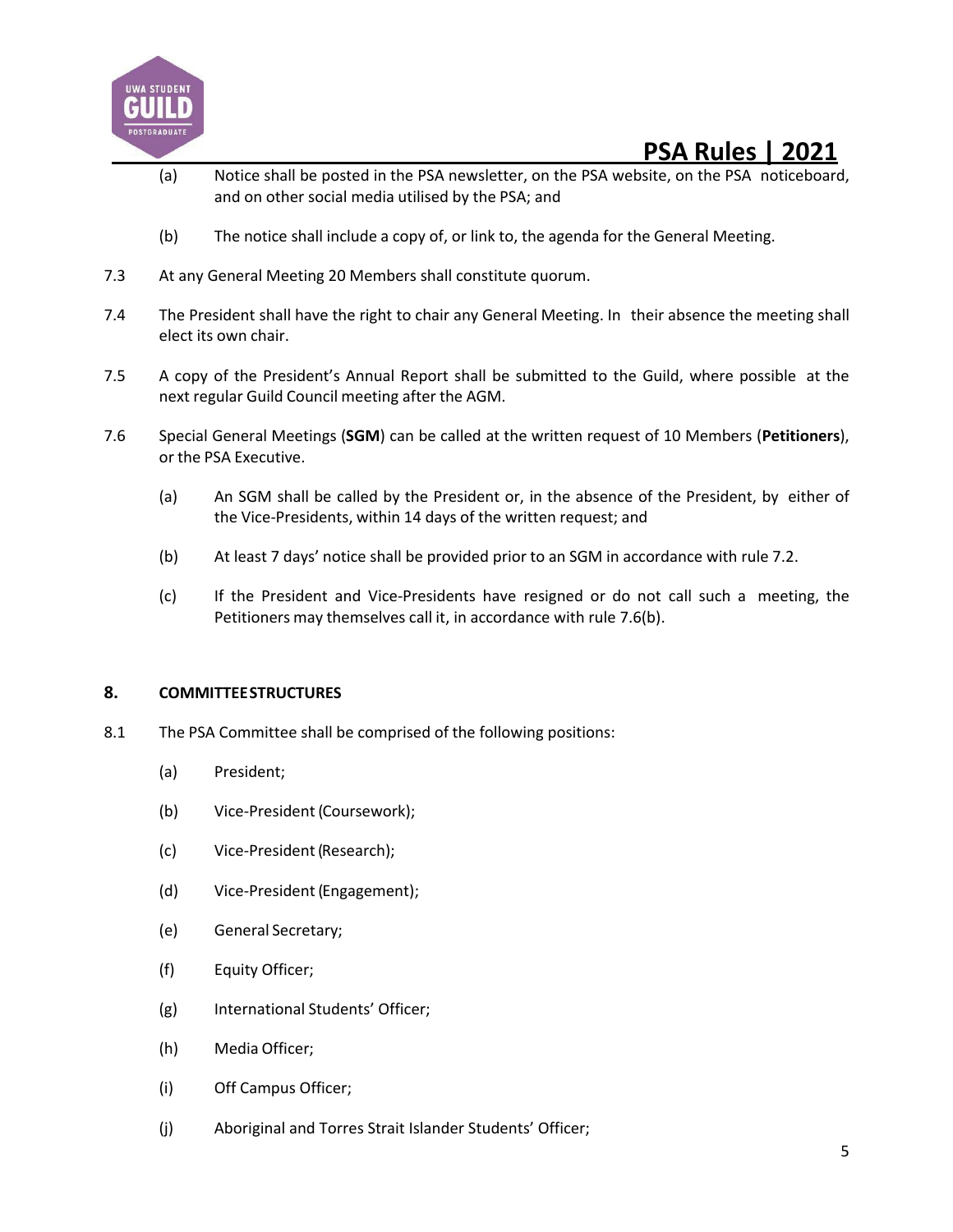![](_page_5_Picture_0.jpeg)

- (k) A Higher Degree by Coursework Representative for each Faculty of the University or Board of Study of the University (as established by the University from time to time);
- (l) A Higher Degree by Research Representative for each Faculty of the University or Board of Study of the University (as established by the University from time to time); and
- (m) No more than four Committee Members (**Ordinary Committee Members**).
- 8.2 The sub-committees that must exist within the PSA Committee structure are:
	- (a) The PSA Executive, comprised of the roles set out in rule 8.1(a) 8.1(e) , and
	- (b) The PSA Awards and Grants Sub-committee, comprised of a member of the PSA Executive, at least one of the roles in rule 8.1(k) or 8.1(l), and three other PSA Committee members.
	- (c) The PSA Engagement Sub-committee, comprised of the Vice-President (Engagement), another member of the PSA Executive, and at least two other PSA Committee members.
	- (d) The PSA Media Sub-committee, comprised of the Media Officer, another member of the PSA Executive, and at least two other PSA Committee members.
- 8.3 The PSA Executive may appoint any other sub-committees deemed necessary by the PSA Executive.
- 8.4 The President shall, ex-officio, be a member but not necessarily the convener of all such subcommittees.
- 8.5 All PSA Committee members listed in rule 8.1 shall hold a vote at meetings of the PSA Committee.
- 8.6 If any member of, or standing invitee to, the Guild Council is a postgraduate student, they may be included as a standing invitee to PSA Committee meetings at the discretion of the PSA Executive.
- 8.7 The PSA Committee shall meet no less than once a month and shall be called at the discretion of the President.
- 8.8 Quorum of a PSA Committee meeting consists of two members of the PSA Executive and three other PSA Committee members.

#### **9. POWERS, DUTIES AND RULES OF THE COMMITTEES**

- 9.1 PSA Committee
	- (a) The PSA Committee is subject to these Rules and shall be responsible to the PSA for giving effect to the Objects of the PSA as set out in rule 4.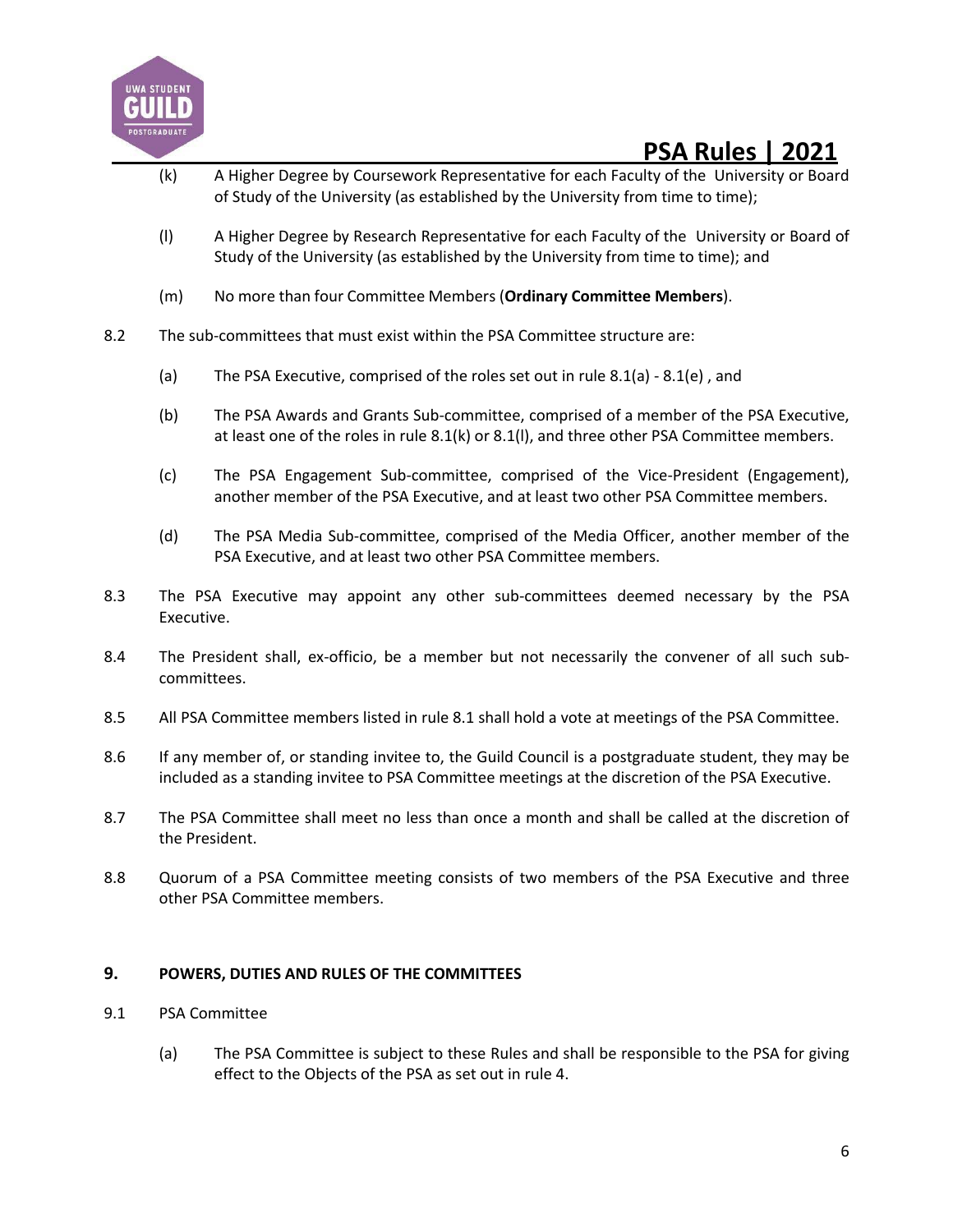![](_page_6_Picture_0.jpeg)

- (b) The PSA Committee may fill casual vacancies and positions on the PSA and its subcommittees with Members.
- (c) The PSA Committee may co-opt Members to undertake tasks at the PSA and Guild level which may arise from time to time.

#### 9.2 PSA Executive

The powers and duties of the PSA Executive shall include but are not limited to the following:

- (a) The PSA Executive shall be responsible for carrying out the everyday business of the PSA and shall report to the PSA Committee;
- (b) The PSA Executive shall be required to meet at least once a month or when deemed necessary by the President;
- (c) The PSA Executive shall have power to enter into financial commitments on behalf of the PSA; and
- (d) The PSA Executive shall have the power to use property belonging to the PSA for the furtherance, promotion and execution of the Objects of the PSA.

#### 9.3 PSA Awards and Grants Sub-committee

The powers, duties and rules of the PSA Awards and Grants Sub-committee include:

- (a) The PSA Committee shall elect a Sub-committee known as the Awards and Grants Subcommittee at the first convened meeting of the PSA Committee;
- (b) The Awards and Grants Sub-committee is responsible for the ethical and rigorous assessment of all submissions for PSA awards and grants;
- (c) The Awards and Grants Sub-committee is responsible for the maintenance and updating of the guidelines of the PSA awards and grants;
- (d) The Awards and Grants Sub-committee shall be required to meet at least three times a year and when deemed necessary by the member of the PSA Executive on the Subcommittee;
- (e) At the beginning of any Awards and Grants Sub-committee meeting members are required to declare conflicts of interest;
- (f) The members of the Awards and Grants Sub-committee are ineligible to apply for a PSA award or grants during their term on the Sub-committee;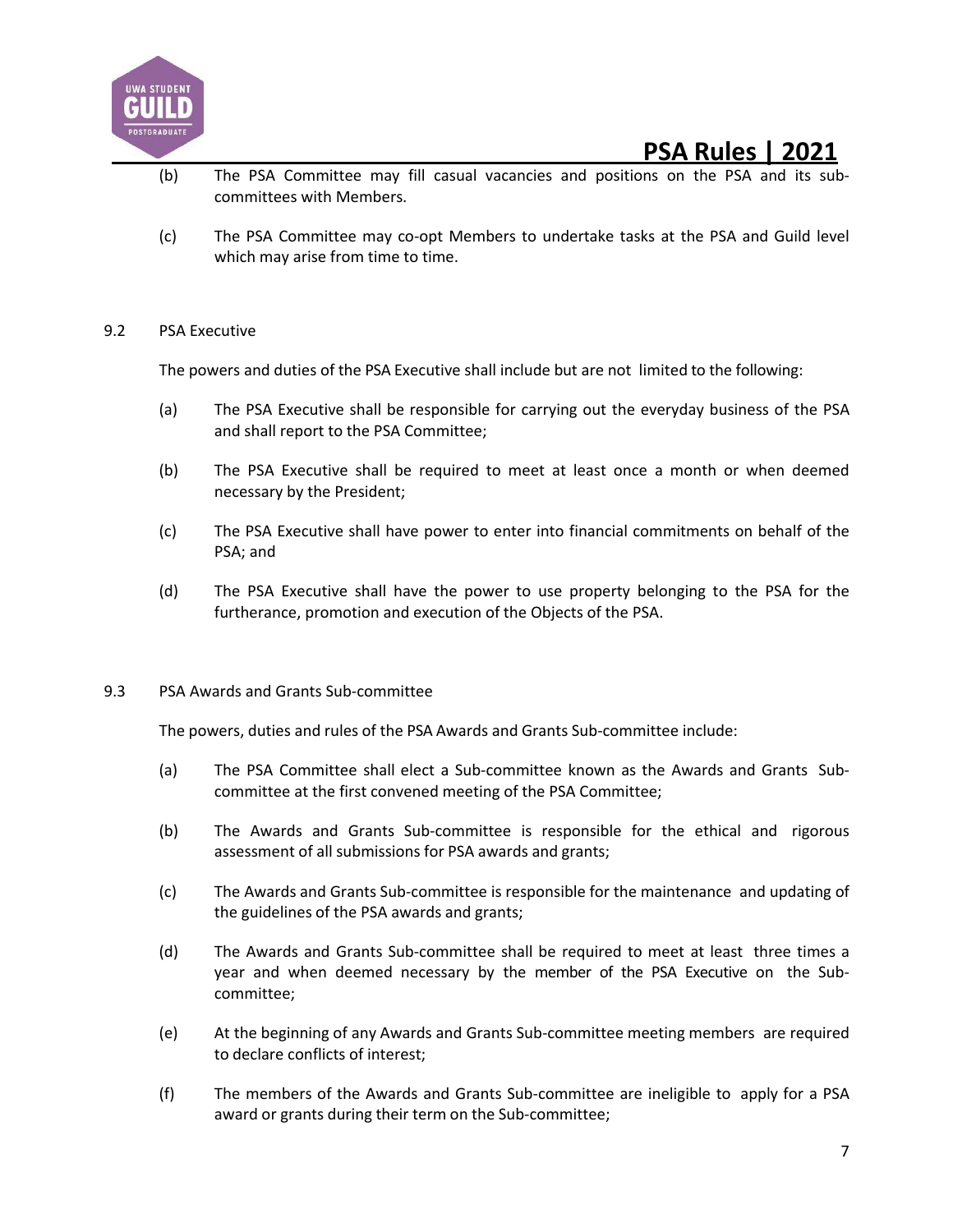![](_page_7_Picture_0.jpeg)

- (g) All other members of the PSA Committee (excluding the PSA Executive) are eligible to apply for a PSA award or grant;
- (h) The members of the Sub-committee will remain constant for the duration of the PSA Committee's term, except in the event of a member resigning from the PSA Committee;
- (i) Members of the Awards and Grants Sub-committee and PSA Executive are eligible to apply retrospectively for a PSA Award or Grant for up to 12 months after their term on the Subcommittee has lapsed; and
- (j) Either the Managing Director of the Guild, or the Guild's HR Officer, will be present during the selection process of the PSA awards and grants to ensure an ethical, fair and transparent process.
- 9.4 PSA Engagement Sub-committee

The powers and duties of the PSA Engagement Sub-committee include:

- (a) The Engagement Sub-committee shall be responsible for the organisation of events held by the PSA at the direction of the President and Vice President (Engagement) and
- (b) The Engagement Sub-committee shall be required to meet at least two times a year and when deemed necessary by the PSA Executive member of the Sub-committee.
- 9.5 PSA Media Sub-committee

The powers and duties of the PSA Media Sub-committee include:

- (a) The Media Sub-committee shall be responsible for the coordination of communications on behalf of the PSA at the direction of the President and Media Officer; and
- (b) The Media Sub-committee shall be required to meet at least two times a year and when deemed necessary by the member of the PSA Executive on the Media Sub-committee.

#### **10. DUTIESOF OFFICE BEARERS**

- 10.1 The President will be the Senate Representative and shall:
	- (a) Be the nominal head of the PSA;
	- (b) Represent the Postgraduate student body at the UWA Senate;
	- (c) Call and convene all General Meetings and PSA Committee Meetings;
	- (d) Be available to the Members;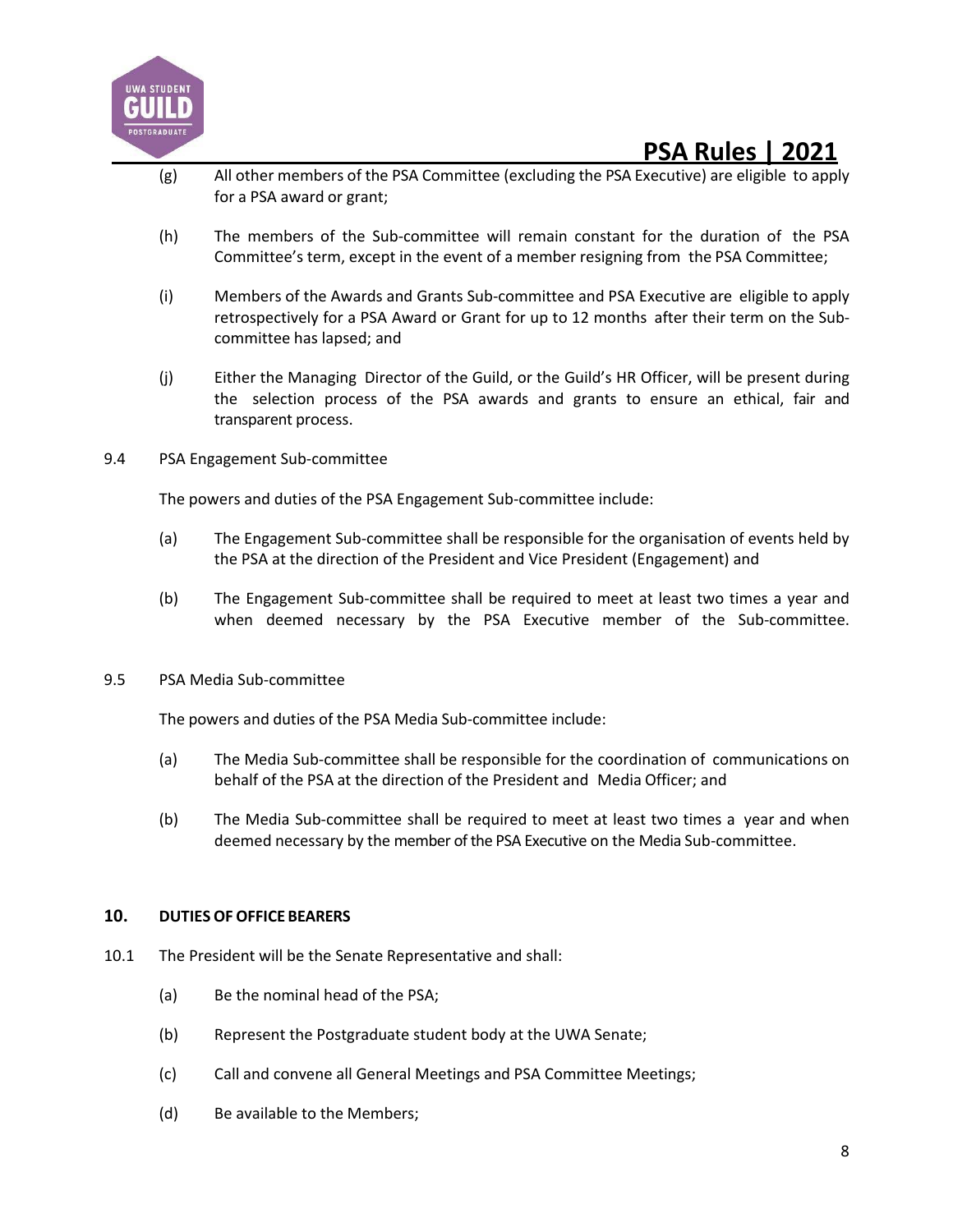![](_page_8_Picture_0.jpeg)

- (e) Manage relations with sponsors or supporters of the PSA;
- (f) Coordinate the organisation of PSA activities including, but not limited to:
	- (i) PSA Awards and Grants Sub-committee,
	- (ii) Social events;
	- (iii) Career and professional development events, and
	- (iv) Research training;
- (g) Liaise with the CAPA to ensure postgraduate representation at a national level;
- (h) Present a report at the Annual General Meeting of the PSA;
- (i) Carry out such other duties as the PSA Executive, PSA Committee, the Association, or Guild Council may reasonably direct;
- (j) Not delegate their duties; and
- (k) Represent the Postgraduate student body on the University Club of Western Australia Board of Advisors (**Board**). Should the President not wish to accept this role it shall pass to a nominee of the President, normally the previous PSA representative on the Board provided they are still a Member.
- 10.2 The Vice-President (Coursework) shall:
	- (a) Assist the President in the performance of their duties;
	- (b) Jointly with the Vice-President (Research), undertake all Presidential duties necessary for the day to day administration of the Association during any Presidential absence;
	- (c) Jointly with the Vice-President (Research), serve as acting President during the period between a President's resignation and the election of a new President by the PSA Executive or Annual General Meeting;
	- (d) Serve as liaison officer to Guild Sub-committees when appropriate;
	- (e) Attend the Education Council convened by the Guild;
	- (f) Take responsibility for education issues pertaining to coursework postgraduate students at the University;
	- (g) Represent and promote the interests of postgraduate students that include, but are not limited to, all higher degree by coursework students at the University;
	- (h) Liaise with the PSA Faculty or PSA Boards of Study representatives;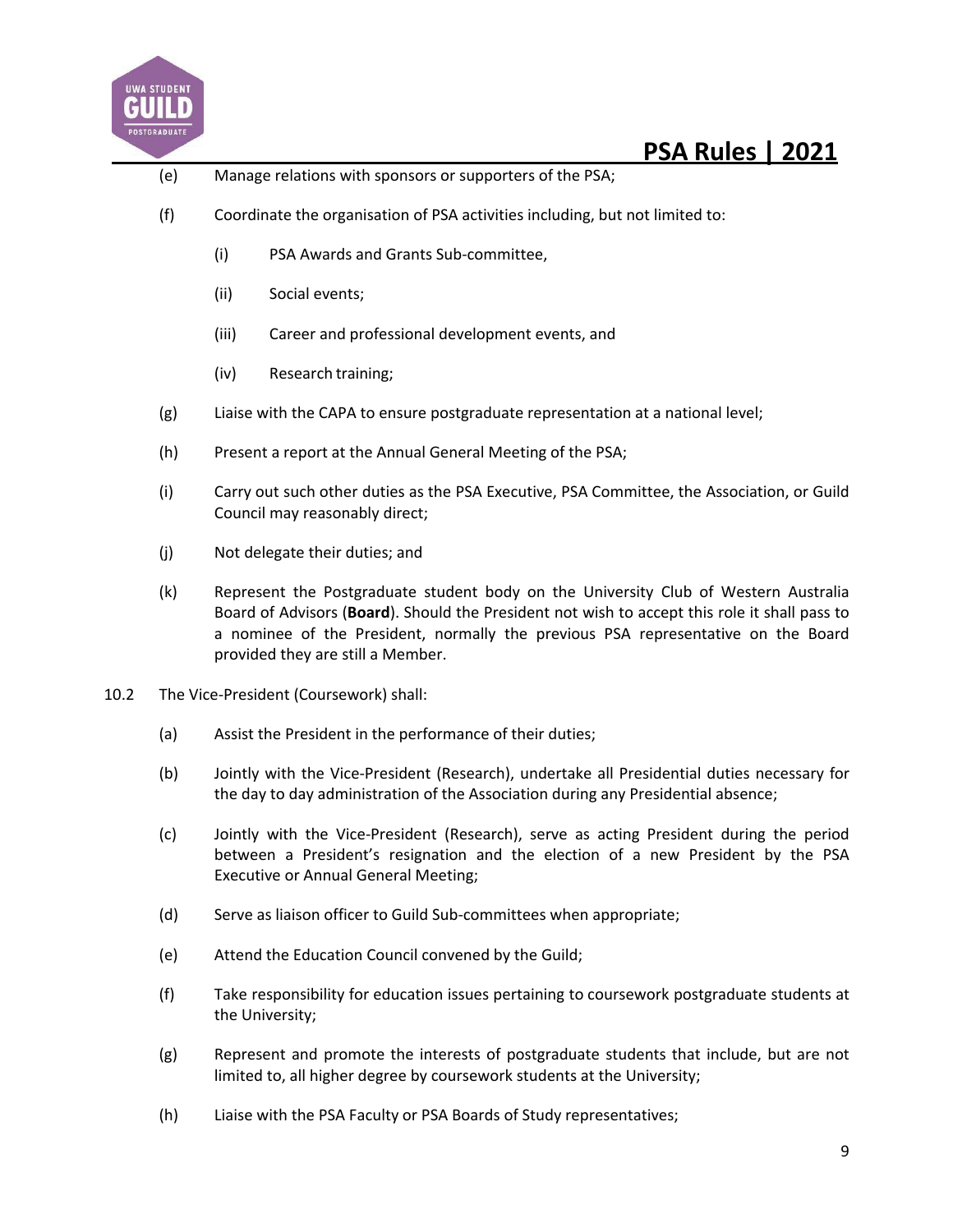![](_page_9_Picture_0.jpeg)

- (i) Liaise with on-campus higher degree by coursework groups, including, but not limited to Faculty Societies or Boards of Study;
- (j) Implement the PSA's policies relating to higher degree by coursework students;
- (k) Inform the PSA General Secretary of contact details for relevant higher degree by coursework groups;
- (l) Promote the interests of those postgraduate students involved in tutorials, lectures and lab demonstrations;
- (m) Research and promote events and materials for higher degree by coursework groups;
- (n) Attend a majority of General Meetings and PSA Committee Meetings;
- (o) Carry out such other duties as the President, PSA Executive, PSA Committee, the Association, or Guild Council may reasonably direct; and
- (p) Act as an Editor for the PSA Magazine, PostScript.
- 10.3 The Vice-President (Research) shall:
	- (a) Assist the President in the performance of their duties;
	- (b) Jointly with the Vice-President (Coursework), undertake all Presidential duties necessary for the day to day administration of the Association during any Presidential absence;
	- (c) Jointly with the Vice-President (Coursework), serve as acting President during the period between a President's resignation and the election of a new President by the PSA Executive or Annual General Meeting;
	- (d) Serve as liaison officer to Guild Sub-committees when appropriate;
	- (e) Attend the Education Council convened by the Guild;
	- (f) Take responsibility for education issues pertaining to research postgraduate students at the University;
	- (g) Represent and promote the interests of postgraduate students that include, but are not limited to, all higher degree by research students at the University;
	- (h) Liaise with the PSA Faculty or PSA Boards of Study representatives;
	- (i) Liaise with on-campus higher degree by research groups, including, but not limited to, Faculty Societies or Boards of Study;
	- (j) Implement the PSA's policies relating to higher degree by research students;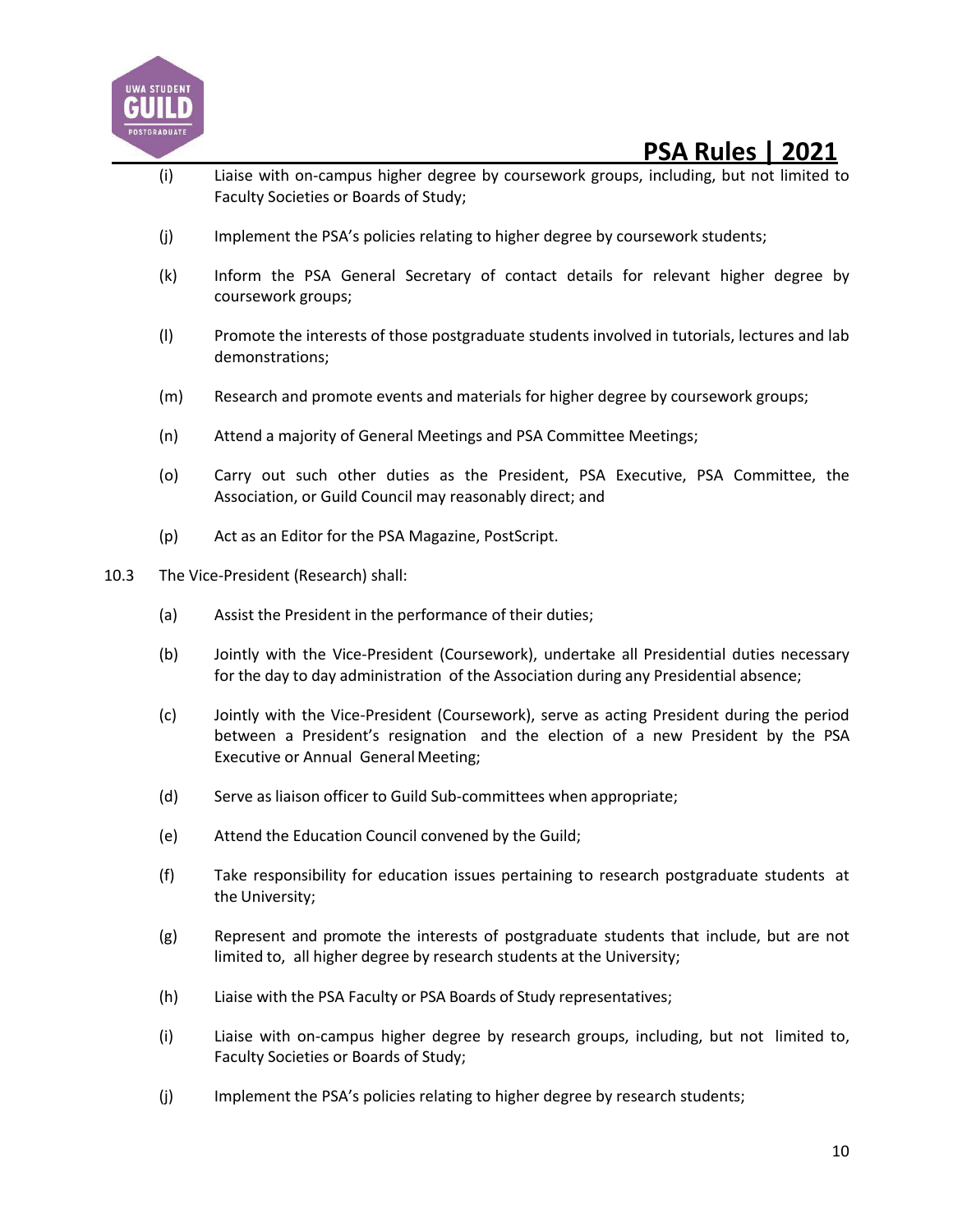![](_page_10_Picture_0.jpeg)

- (k) Inform the PSA General Secretary of contact details for relevant higher degree by research groups;
- (l) Represent postgraduate students in matters affecting their appointment as teaching staff;
- (m) Research and promote events and materialsfor higher degree by research groups;
- (n) Attend a majority of PSA General Meetings and Committee Meetings;
- (o) Carry out such other duties as the President, PSA Executive, PSA Committee, the Association, or Guild Council may reasonably direct; and
- (p) Act as an Editor for the PSA Magazine, PostScript.
- 10.4 The Vice-President (Engagement) shall:
	- (a) Be responsible for the planning of the PSA's social and networking events;
	- (b) Be responsible for finding sponsorship for the PSA's social and networking events;
	- (c) Coordinate the members of the Engagement Sub-Committee;
	- (d) Liaise with the President and General Secretary to propose an adequate budget for the coming year's planned events.
	- (e) Ensure that the PSA provides a variety of social and networking events that appeal to, and can be accessed by, a diverse range of postgraduate students;
	- (f) Ensure that the PSA provides at least two social or networking events each semester;
	- (g) Attend a majority of PSA Meetings General and Committee Meetings; and
	- (h) Carry out such other duties as the President, PSA Executive, PSA Committee, the Association, or Guild Council may reasonably direct.
- 10.5 The General Secretary shall:
	- (a) Attend to any correspondence as appropriate;
	- (b) Prepare all agendas, which must be available to the PSA Committee at least 48 hours before the scheduled meeting;
	- (c) Keep adequate minutes of all General Meetings, PSA Executive meetings and PSA Committee meetings, including a record of the members present;
	- (d) Follow up resolutions and actions of previous meetings prior to meetings;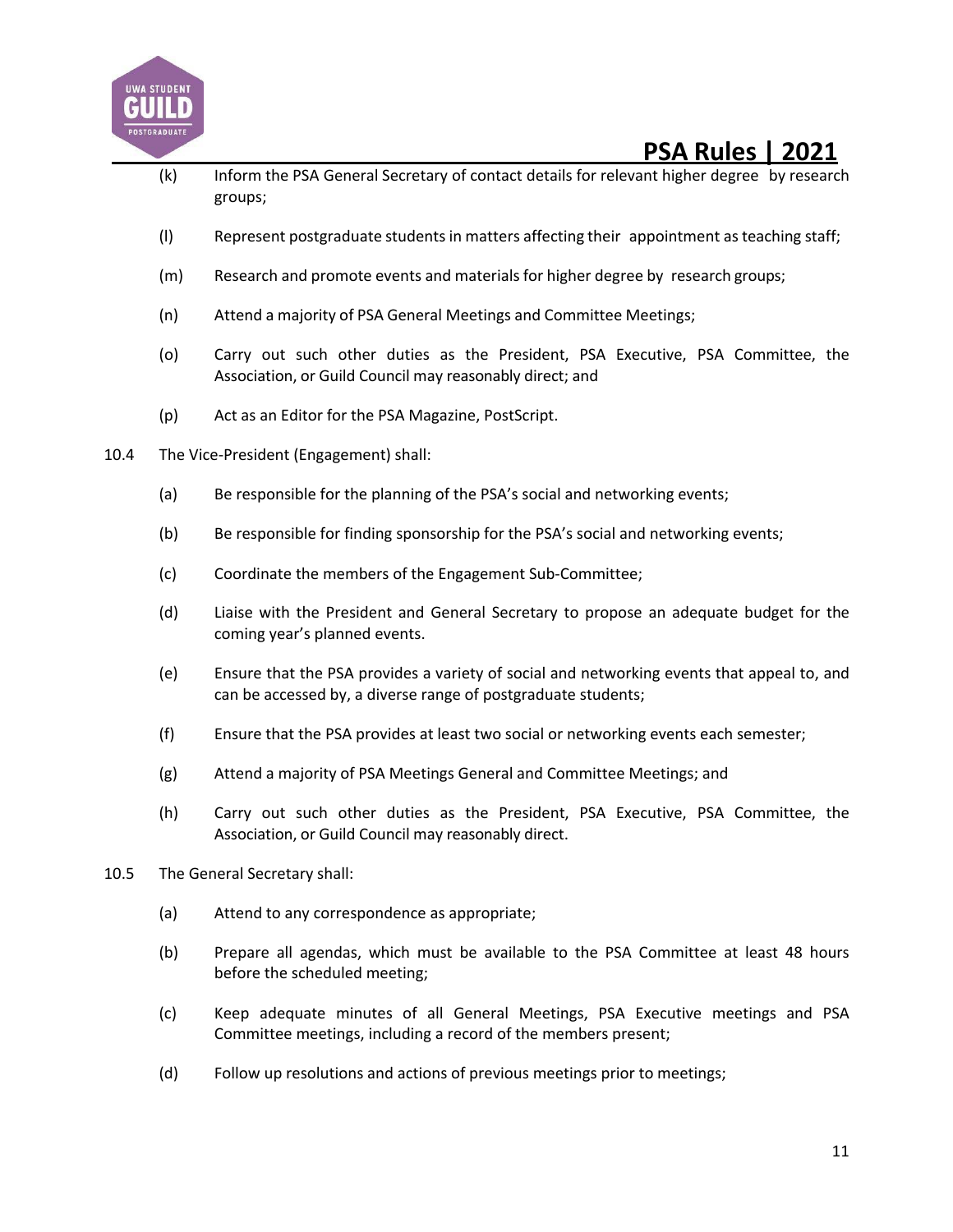![](_page_11_Picture_0.jpeg)

- (e) Contact Faculty and School Managers to ensure an up-to-date contact directory of Postgraduate Student Representatives;
- (f) Ensure an up-to-date contact directory of services available for postgraduate students;
- (g) Ensure that the PSA is informed about current issues in the University community and the higher education sector;
- (h) Work with the President to prepare the PSA budget submission for the Guild Council budget meeting;
- (i) Ensure timely payment of liabilities of the PSA;
- (j) Provide a report of all PSA accounts to the PSA Executive on a monthly basis or when deemed necessary by the PSA Executive;
- (k) Liaise with the General Secretary of the Guild in respect of the PSA budget;
- (l) Present a report at the Annual General Meeting of the PSA;
- (m) Attend a majority of General Meetings and PSA Committee Meetings; and
- (n) Carry out such other duties as the PSA Executive, PSA Committee, the Association, or Guild Council may reasonably direct.
- 10.6 The Equity Officer shall:
	- (a) Represent the interests of postgraduate students at all appropriate Guild Committees including, but not limited to the Equity and Diversity Committee;
	- (b) Promote the interests of postgraduate students;
	- (c) Liaise with the PSA Executive in order to effectively represent equity groups and communicate their needs to the PSA;
	- (d) Liaise with on-campus equity groups and services including, but not limited to the following:
		- (i) The Pride Department of the Guild;
		- (ii) The Women's Department of the Guild;
		- (iii) The International Student Service (**ISS**) Department of the Guild;
		- (iv) The Welfare Department of the Guild;
		- (v) The Access Collective of the Guild;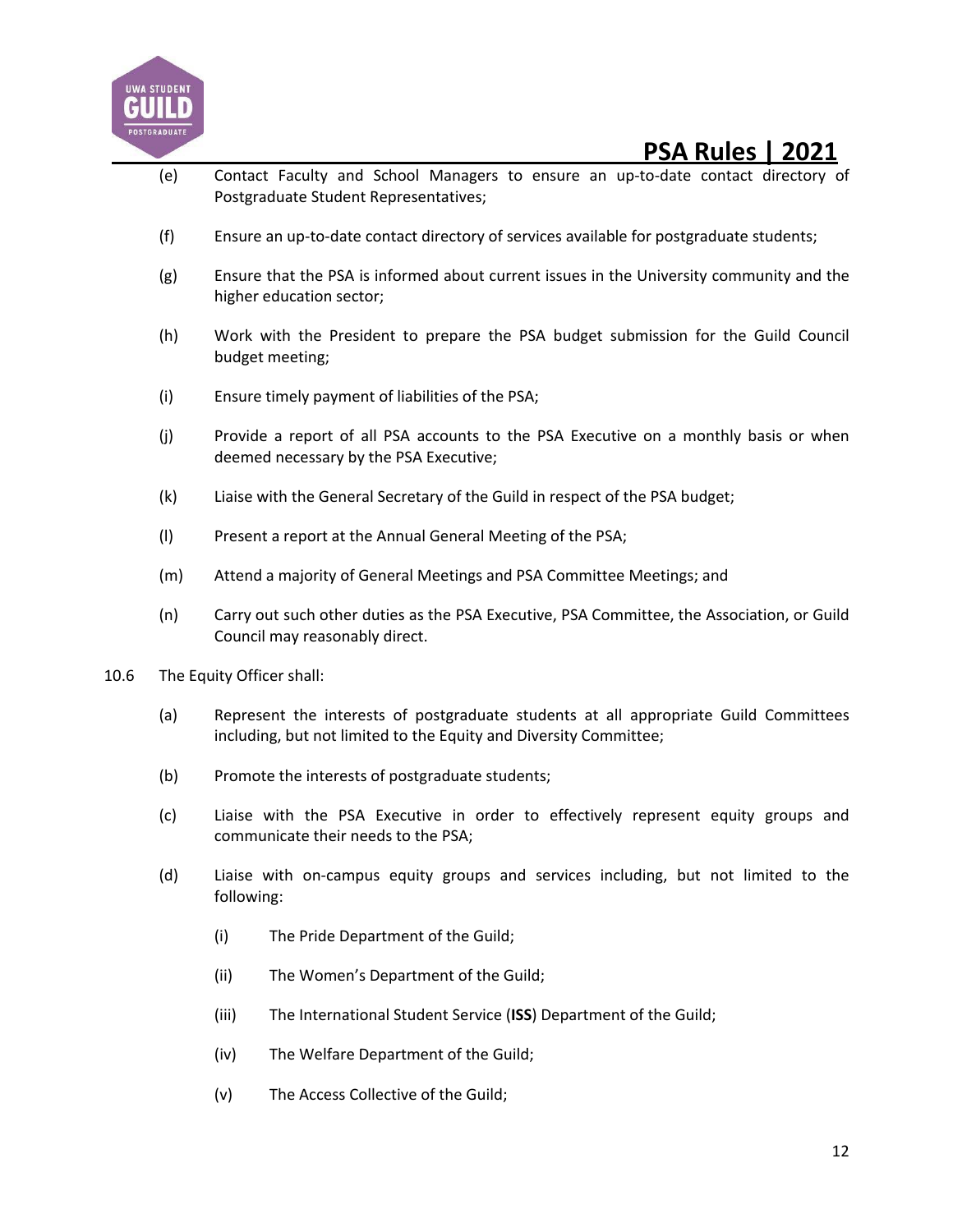![](_page_12_Picture_0.jpeg)

- (vi) The Ethnocultural Collective of the Guild; and
- (vii) Guild Student Assist;
- (e) Liaise with CAPA and sector equity groups;
- (f) Implement the Association's policy relating to postgraduate welfare issues;
- (g) Inform the PSA General Secretary of contact details for relevant equity groups;
- (h) Seek to organise at least one equity-based event for postgraduate students per year;
- (i) Attend a majority of General Meetings and PSA Committee Meetings; and
- (j) Carry out such other duties as the PSA Executive, PSA Committee, or the Association may reasonably direct.
- 10.7 The International Students' Officer shall:
	- (a) Be an international student;
	- (b) Represent and promote the interests of international postgraduate students;
	- (c) Liaise with the PSA Executive in order to effectively represent international students and communicate their needs to the PSA;
	- (d) Liaise with the on-campus international students' groups including but not limited to the International Students' (**ISD**) Department of the Guild;
	- (e) Implement the PSA's policies relating to international students;
	- (f) Inform the PSA General Secretary of contact details for relevant international groups;
	- (g) Research and promote events and materials for international students;
	- (h) Seek to organise at least one event with a focus on international students per year;
	- (i) Attend a majority of General Meetings and PSA Committee Meetings; and
	- (j) Carry out such other duties as the PSA Executive, PSA Committee, or the Association may reasonably direct.
- 10.8 The Media Officer shall:
	- (a) Liaise with the PSA Executive in order to effectively communicate appropriate information to postgraduate students;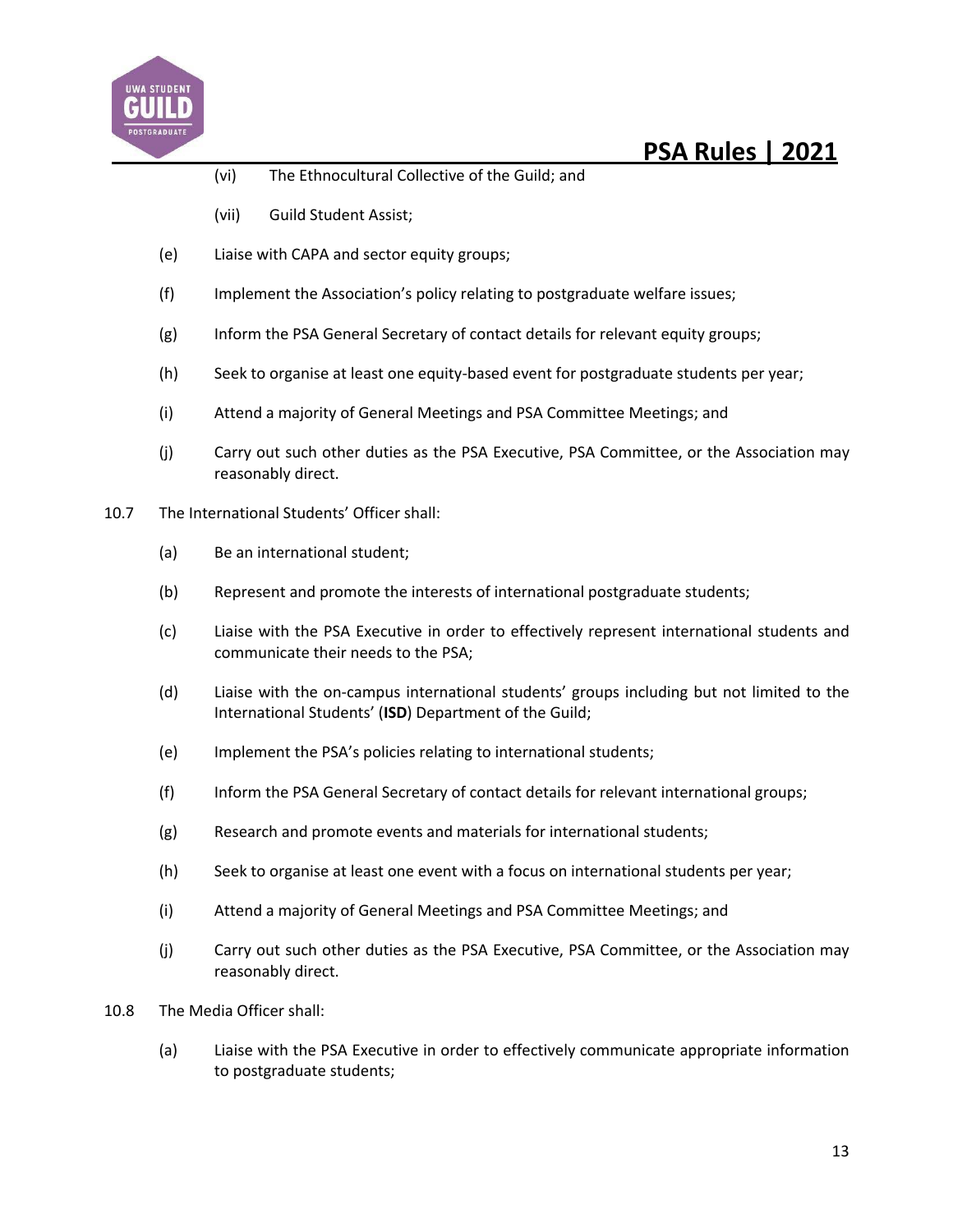![](_page_13_Picture_0.jpeg)

- (b) Be responsible for updating, moderating and maintaining all social media which the PSA chooses to use, including but not limited to:
	- (i) the PSA Website;
	- (ii) the PSA Noticeboard;
	- (iii) the PSA Facebook page;
	- (iv) the PSA Blog; and
	- (v) the PSA Instagram account;
- (c) Coordinate the members of the Media Sub-Committee;
- (d) Be responsible for the PSA's advertising;
- (e) Act as Editor-in-Chief of PostScript;
- (f) Design and print materials for PSA advertising purposes and as needed for events and activities;
- (g) Attend a majority of General Meetings and PSA Committee Meetings; and
- (h) Carry out such other duties as the PSA Executive, PSA Committee, or the Association may reasonably direct.
- 10.9 The Off Campus Officer shall:
	- (a) Represent and promote the interests of postgraduate students that include, but are not limited to external students, students located on the Albany and Nedlands campuses and those centred elsewhere such as hospitals;
	- (b) Liaise with the appropriate Faculty representatives of external students to ensure learning material and resources are available to off-campus students;
	- (c) Promote a sense of unity between on-campus and off-campus postgraduate students;
	- (d) Provide off-campus postgraduate students with information about University and Guild services available to them;
	- (e) Attend a majority of General Meetings and PSA Committee meetings by correspondence; and
	- (f) Carry out such other duties as the PSA Executive, PSA Committee, or the Association may reasonably direct.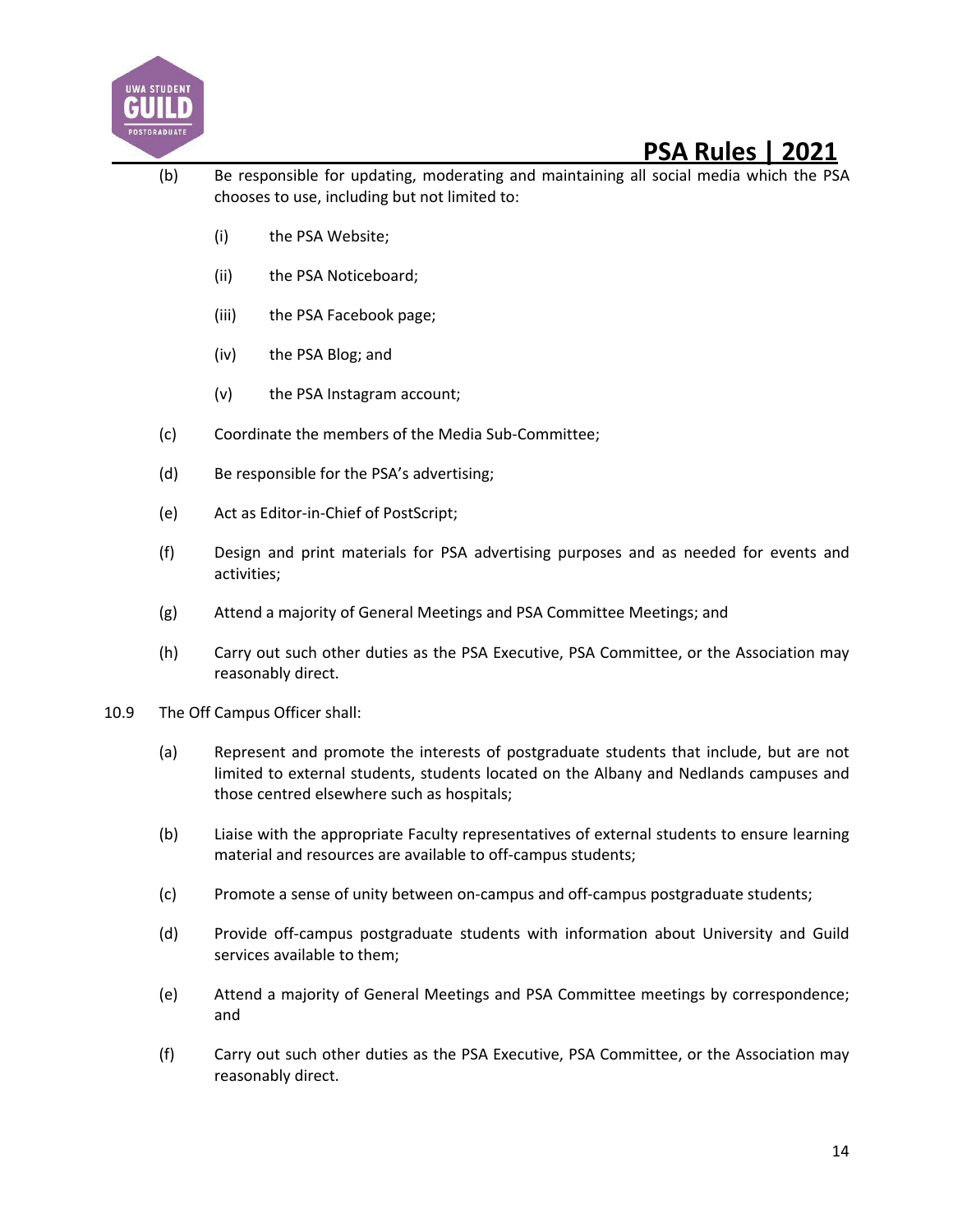![](_page_14_Picture_0.jpeg)

- 10.10 The Aboriginal and Torres Strait Islander Students' Officer shall:
	- (a) Represent and promote the interests of Aboriginal and Torres Strait Islander postgraduate students;
	- (b) Liaise with the PSA Executive in order to effectively represent Aboriginal and Torres Strait Islander students and communicate their needs to the PSA;
	- (c) Liaise with the School of Indigenous Studies;
	- (d) Liaise with the National Aboriginal & Torres Strait Islander Postgraduate Association (**NATSIPA**);
	- (e) Liaise with the WA Student Aboriginal Corporation (**WASAC**);
	- (f) Implement the PSA's policies relating to Aboriginal and Torres Strait Islander students;
	- (g) Seek to organise at least one event focused on Aboriginal and Torres Strait Islander students per year;
	- (h) Attend a majority of General Meetings and PSA Committee Meetings; and
	- (i) Carry out such other duties as the PSA Executive, PSA Committee, or the Association may reasonably direct.
- 10.11 Each Faculty Representative (Coursework) shall:
	- (a) Liaise with the appropriate Faculty Societies to ensure that sufficient representation, advocacy and resources are available to students in each faculty;
	- (b) Represent the Faculty Postgraduate body at Faculty Boards and Committees related to Higher Degree by Coursework students;
	- (c) Meet with the Faculty Dean or Manager at least once per year;
	- (d) Liaise with postgraduate student representatives within each school of the University (**School**);
	- (e) Promote the establishment of postgraduate student representatives of Schools where they do not exist;
	- (f) Inform the PSA General Secretary of contact details for School postgraduate representatives, and postgraduate student groups;
	- (g) Report to the PSA President and each PSA Committee Meeting on any relevant actions or activities within the Faculty Board;
	- (h) Promote the interests of postgraduate students in each faculty; and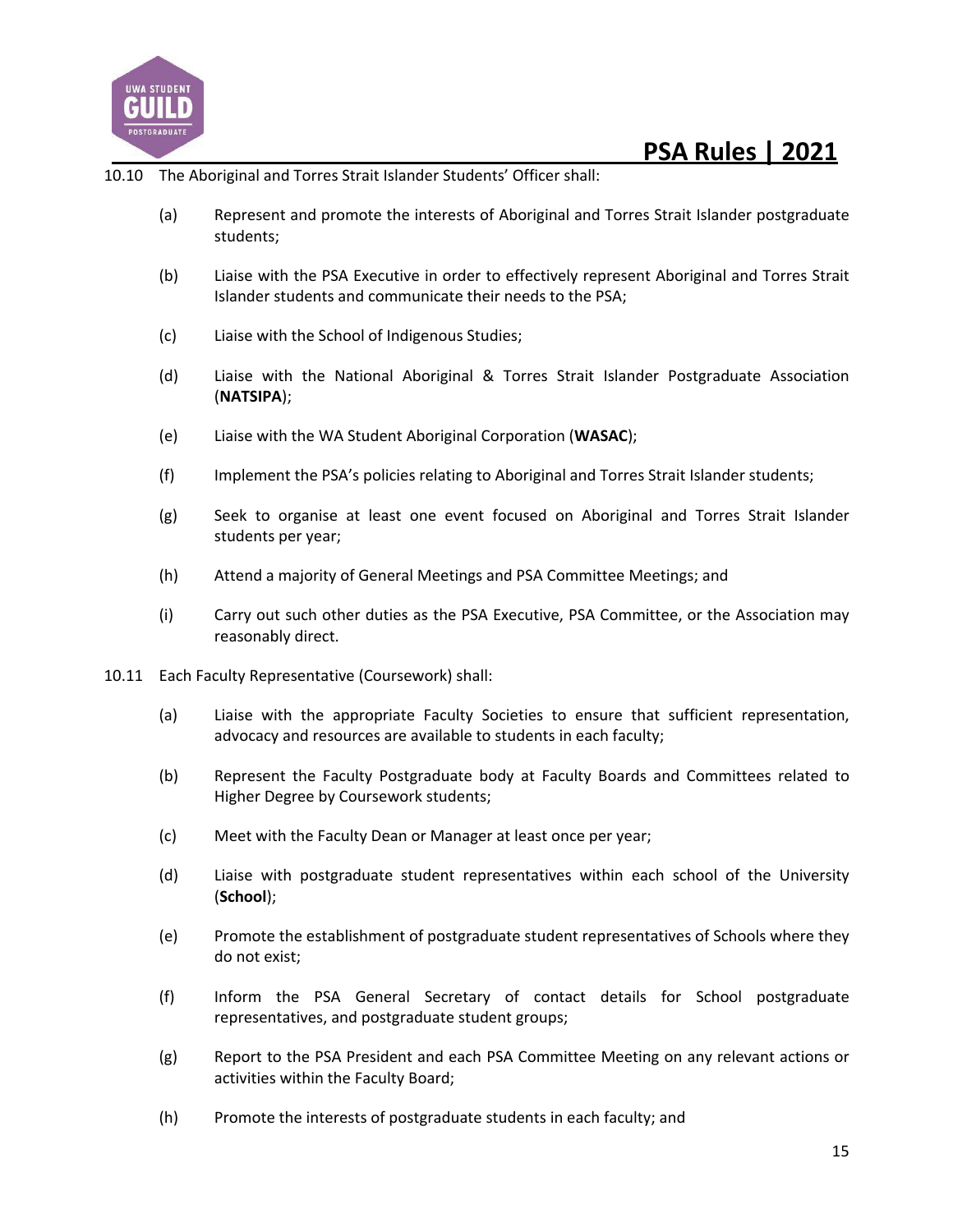![](_page_15_Picture_0.jpeg)

- (i) Carry out such other duties as the PSA Executive, PSA Committee, or the Association may reasonably direct.
- 10.12 Each Faculty Representative (Research) shall:
	- (a) Liaise with the appropriate Faculty Societies to ensure that sufficient representation, advocacy and resources are available to students in each faculty;
	- (b) Represent the Faculty Postgraduate body at Faculty Boards and Committees related to Higher Degree by Research students;
	- (c) Meet with the Faculty Dean or Manager at least once per year;
	- (d) Liaise with postgraduate student representatives within Schools;
	- (e) Promote the establishment of postgraduate student representatives of Schools where they do not exist;
	- (f) Inform the PSA General Secretary of contact details for School postgraduate representatives, and postgraduate student groups;
	- (g) Report to the PSA President and each Committee Meeting on any relevant actions or activities within the faculty board;
	- (h) Promote the interests of postgraduate students in each faculty; and
	- (i) Carry out such other duties as the PSA Executive, PSA Committee, or the Association may reasonably direct.
- 10.13 Ordinary Committee Members shall:
	- (a) Attend a majority of General Meetings and PSA Committee Meetings; and
	- (b) Carry out such other duties as the PSA Executive, PSA Committee or the Association may reasonably direct.

#### **11. FINANCE**

- 11.1 Withdrawals from all accounts including cheques or from petty cash shall be conducted in accordance with the Student Guild Regulations.
- 11.2 The General Secretary shall present a report on all accounts to the PSA Executive on a monthly basis and when deemed necessary by the PSA Executive.
- 11.3 The General Secretary shall present to the Annual General Meeting a balance sheet and a statement of income and expenditure at the end of the PSA's financial year.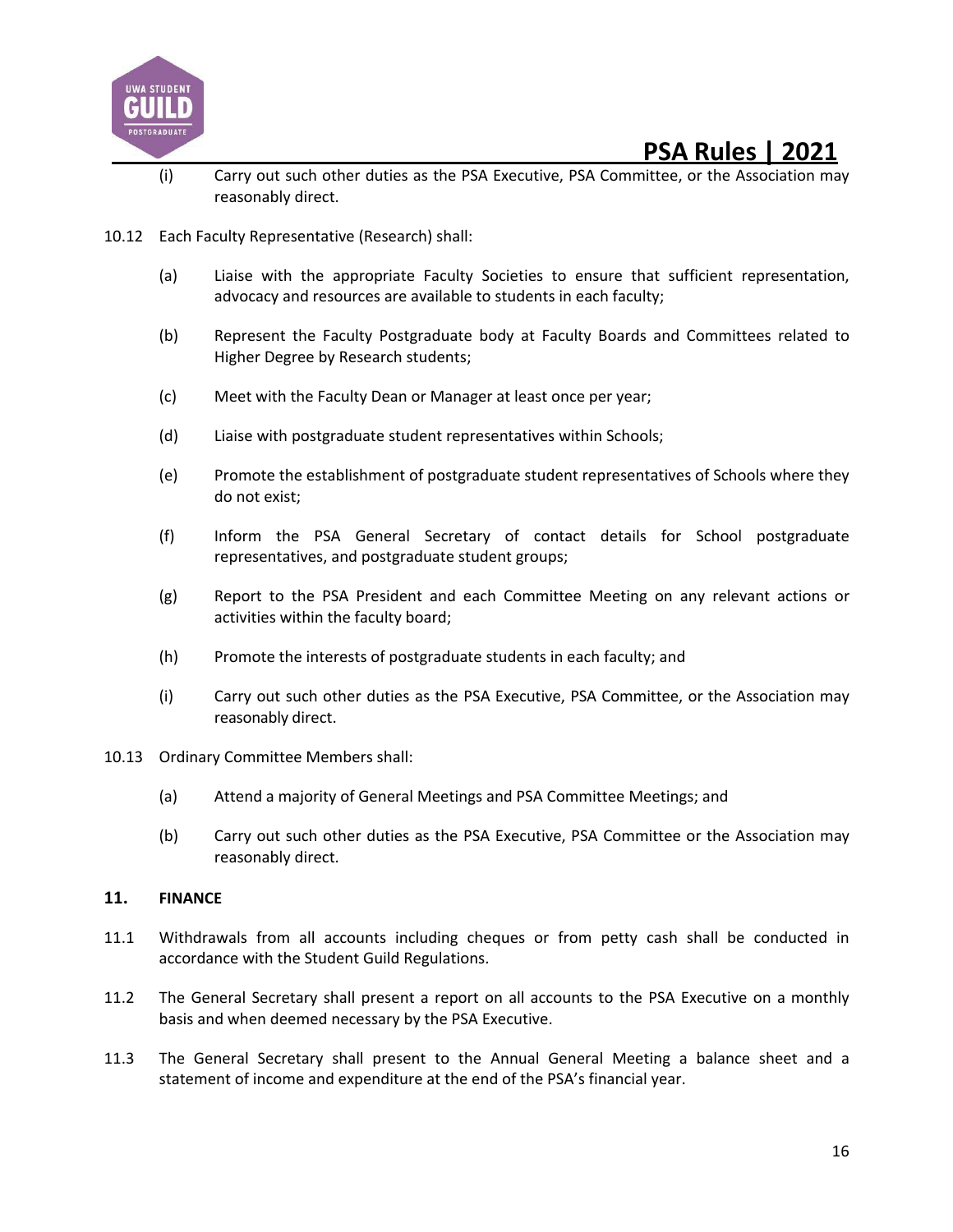![](_page_16_Picture_0.jpeg)

### **12. HONORARIA**

12.1 The PSA's budget shall include the President's honorarium, the value of which is defined to be 60% of the value of the Guild President's honorarium as defined in the Student Guild Regulations.

#### **13. APPOINTMENT ANDDISMISSAL OF THE PSA COMMITTEE MEMBERS**

- 13.1 The following positions shall be elected in accordance with the PSA Election Rules:
	- (a) President and Senate Representative,
	- (b) Vice-President (Coursework)
	- (c) Vice-President(Research)
	- (d) Vice-President(Engagement)
	- (e) General Secretary
	- (f) Equity Officer
	- (g) International Students' Officer
	- (h) Media Officer
	- (i) Off Campus Officer
	- (j) Higher Degree by Coursework Representative for each Faculty of the University
	- (k) Higher Degree by Research Representative for each Faculty of the University
	- (l) Ordinary Committee Members
- 13.2 The Aboriginal and Torres Strait Islander Students' Officer shall be appointed to the Committee by the Western Australian Aboriginal Students' Corporation (**WASAC**), or where they are unwilling or unable to appoint such a person, the WASAC Chair shall hold the position until a suitable candidate is appointed.
- 13.3 PSA Committee members elected in accordance with the PSA Election Rules shall take office on the 1st of December and shall cease to hold office on the 30th of November the following year.
- 13.4 A member of the PSA Committee may resign at any time by tendering a written resignation to the General Secretary of the PSA and such a resignation shall take effect when the General Secretary receives the written resignation. Should the General Secretary wish to resign, they shall tender their resignation to the PSA President.